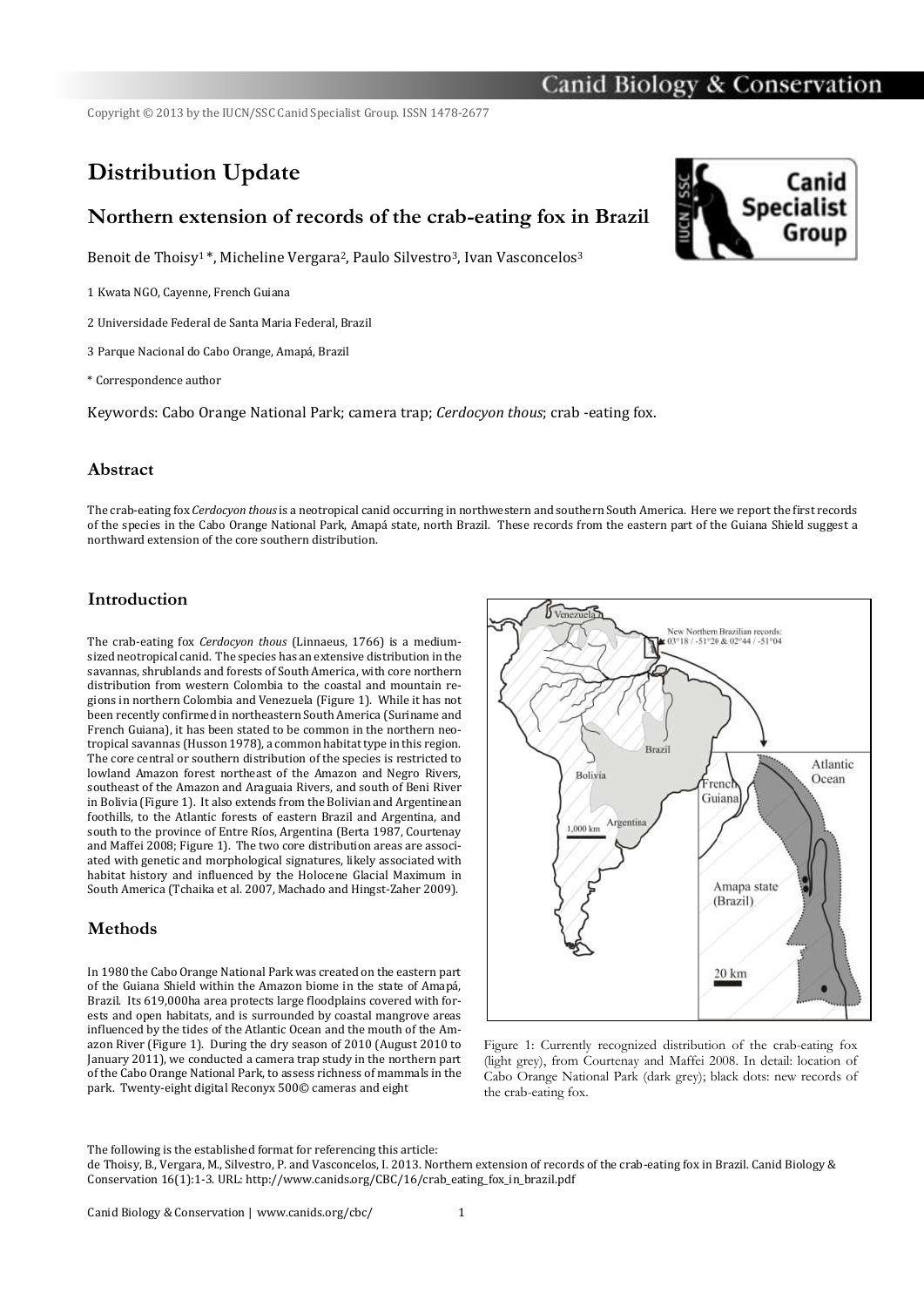conventional model CamTrakker© were installed in the savanna along the Cassiporé River and in gallery forest along small tributaries, over 70 days. A mean distance of 1.9km was set between cameras.

#### **Results**

Five pictures of crab-eating foxes were obtained on two different cameras spaced 2km apart at the following coordinates: 3.18°N / 51.27°W and 3.19°N / 51.26°W (Figure 2). These sites were located 200m from the Cassiporé River on small trails used by hunters in a riparian forest joining two savanna patches. All pictures were taken at night or before dawn (1930h, 2103h, 2300h, 0221h, 0540h). In four of the pictures only one animal was featured, yet the fifth picture showed two crabeating foxes, presumably a female and her young. According to local people living close to this part of the Cabo Orange National Park, the species is not rare in the area.



Figure 2: Picture of a crab-eating fox in the Cabo Orange National Park, with an unidentified frog in the mouth (B. de Thoisy / PNCO ©, photo with a CamTrakker® camera).

Independent of this camera trap survey, another record of the species was made in the southern part of the Cabo Orange National Park (2.44°N / 51.04°W) when an animal was sighted along a car track crossing herbaceous savanna during the night (2230h). This part of the Park is similar to the northern portion of Cabo Orange National Park, with habitat dominated by savanna surrounded by dense forest, but it is drier due to the absence of large rivers in the area. While this sighting was further south than the five camera trap photos, it is further north than the records previously reported in the species' distribution (Courtenay and Maffei 2008). Therefore, these six records of the crab-eating fox in the northern part of the Amapá State represent an increase in the distribution of the species in Brazil.

Other mammals photographed with the camera traps in northern Cabo Orange National Park were: jaguar *Panthera onca*, puma *Puma concolor*, ocelot *Leopardus pardalis*, jaguarundi *Puma yagouaroundi*, tapir *Tapirus terrestris*, agouti *Dasyprocta leporina*, paca *Cuniculus paca*, grey and red brocket deer *Mazama gouazoubira* and *M. americana*, common and four-eyed opossums *Didelphis marsupialis* and *Philander opossum*, coati *Nasua nasua*, and spiny-rats *Proechimys sp*.

#### **Discussion**

The crab-eating fox is a generalist species, using many types of landscapes and habitats, including marshlands, savannas, shrublands, woodlands, dry forests, semi-deciduous forests, and gallery forests (Berta 1982, Medel and Jaksic 1988, Maffei and Taber 2003, Rocha et al. 2004, Vieira and Port 2007). On the northern plains of Amapá, the Cabo Orange National Park shows the transition between the Amazon

rainforest and the Atlantic Ocean, with mosaics of dry savannas and small forest patches connected by riparian gallery forests. According to camera-trap data, direct observations and track records, these riparian areas are extensively used by a wide spectrum of vertebrates and likely constitute key areas for carnivores in hunting, movements between core areas among home ranges, and dispersal. In addition, gallery forests in the area represent shady retreats with permanent water during the dry season when fires are common in the savannas.

In contrast to the great expanse of open habitat seen in northern Amapá, the eastern part of the Guiana Shield (Suriname, French Guiana, western Amapá) has savannas restricted to the coastal area (Gond et al. 2011). Although the distribution of the crab-eating fox may include the Guiana Shield (Berta 1982), presence of this canid in French Guiana is not confirmed despite intensive efforts to investigate the presence of this species (B. de Thoisy and F. Catzeflis, pers. obs.). On the other hand, few field studies have been performed in the northern part of the Amapá state and we suggest a wider distribution than previously assessed. Interestingly, a study of mitochondrial DNA variation showed an expansion signature in northern Brazilian populations and a high number of migrants from south to north (Tchaika et al. 2007). The presence of the species in northern Amapá can corroborate this pattern. Consequently, it is expected to be a northward extension of the species' core central or southern distribution, rather than an eastward extension of the species core northern distribution (Figure 1).

### **Acknowledgements**

The study was funded by Kwata NGO (www.kwata.net) and the Cabo Orange National Park.

## **References**

Berta, A. 1982. *Cerdocyon thous*. Mammalian Species 186:1-4.

Berta, A. 1987. Origin, diversification, and zoogeography of the South American Canidae. *Fieldiana*: Zoology 39:455-471.

Courtenay, O. and Maffei, L. 2008. *Cerdocyon thous*. In: IUCN 2011. IUCN Red List of Threatened Species. Version 2012.2. [<www.iu](http://www.iucnredlist.org/)[cnredlist.org>](http://www.iucnredlist.org/). Downloaded on 23 January 2013.

Gond, V., Freycon, V., Molino, J.F., Brunaux, O., Ingrassia, F., Joubert, P., Pekel, J.F., Prevost, M.F., Thierron, V., Trombe, P.J., and Sabatier, D. 2011. Broad-scale spatial pattern of forest landscapes types in the Guiana shield. *International Journal of Applied Earth Observation and Geoinformation* 13:357-367.

Husson, A.M. 1978. The mammals of Suriname. Zoologische Monographieen van het Rijksmuseum van Natuurlijke Historie, No. 2.

Machado, F.A. and Hingst-Zaher, E. 2009. Investigating South American biogeographic history using patterns of skull shape variation on *Cerdocyon thous* (Mammalia: Canidae). *Biological Journal of the Linnean Society* 98:77-84.

Maffei, L. and Taber, A.B. 2003. Área de acción, actividad y uso de hábitat del zorro patas negras, *Cerdocyon thous*, en un bosque seco. *Mastozoologia Neotropical* 10:154–160.

Medel, R.G. and Jaksic, F. 1988. Ecología de los canidos sudamericanos: una revisión. *Revista Chileana de Historia Natural* 61:67–79.